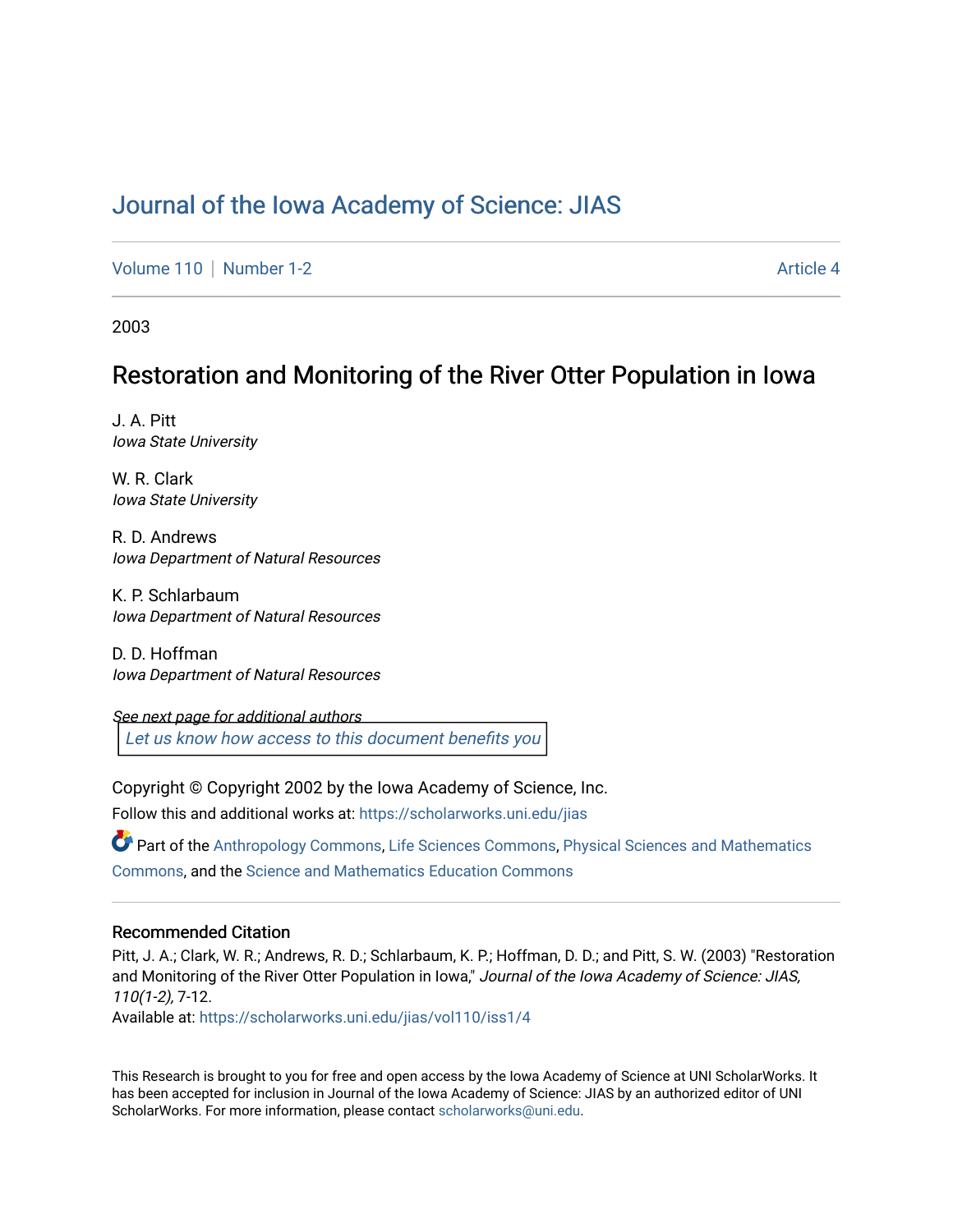# Restoration and Monitoring of the River Otter Population in Iowa

## Authors

J. A. Pitt, W. R. Clark, R. D. Andrews, K. P. Schlarbaum, D. D. Hoffman, and S. W. Pitt

This research is available in Journal of the Iowa Academy of Science: JIAS: [https://scholarworks.uni.edu/jias/vol110/](https://scholarworks.uni.edu/jias/vol110/iss1/4) [iss1/4](https://scholarworks.uni.edu/jias/vol110/iss1/4)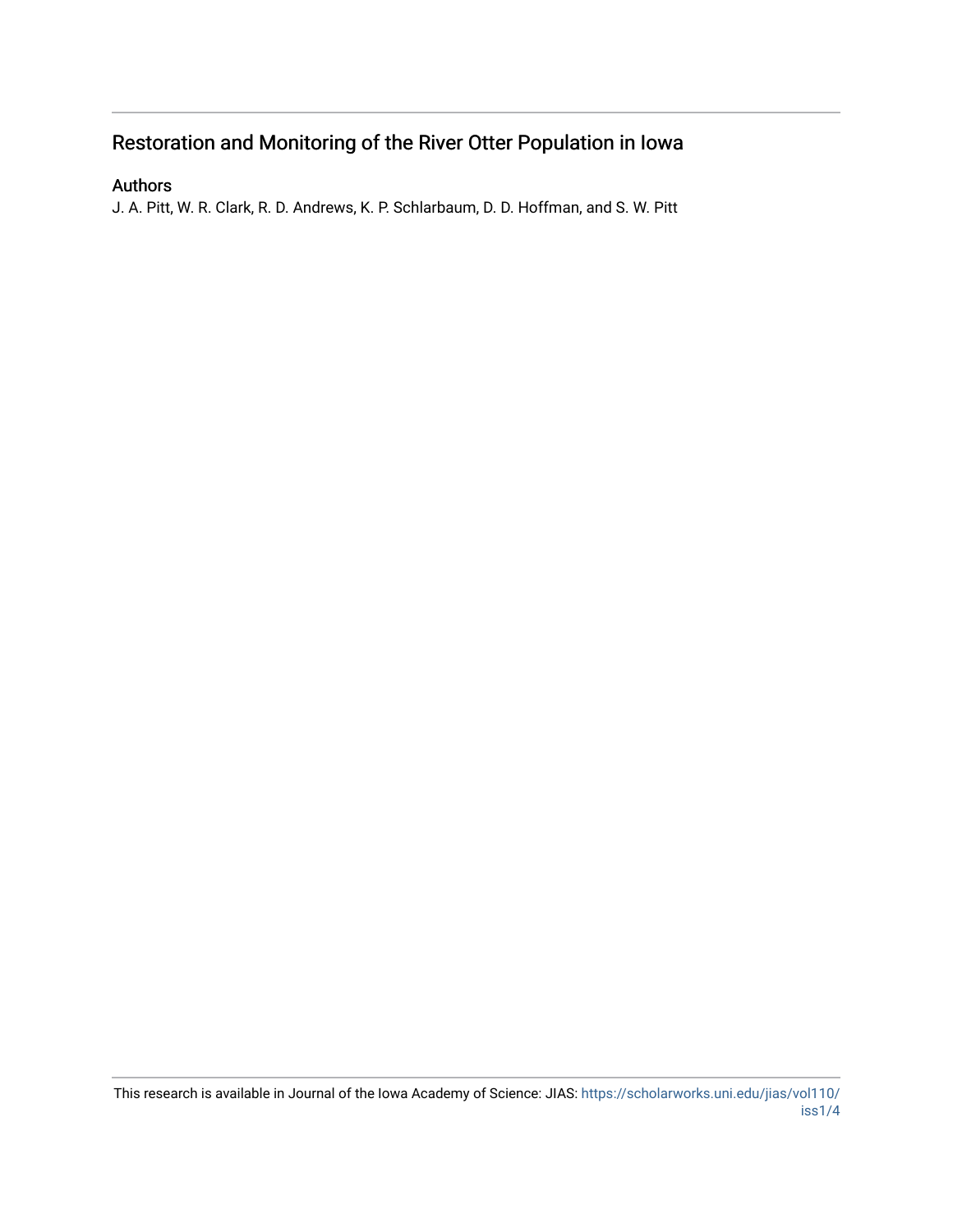# **Restoration and Monitoring of the River Otter Population 1n Iowa**

### *].* A. PITT1, W.R. CLARK1, R. D. ANDREWS2 , K. P. SCHLARBAUM3, D. D. HOFFMAN<sup>2</sup> and S. W. PITT<sup>4</sup>

<sup>1</sup>Department of Animal Ecology, Iowa State University, Ames, Iowa 50011 2Iowa Department of Natural Resources, Fish & Wildlife Station, Clear Lake, Iowa 50428  $3$ Iowa Department of Natural Resources, Boone Research Station, Boone, Iowa 50036 Palo Alto County Conservation Board, Lost Island Nature Center, Ruthven, Iowa 51358

Northern river otters *(Lontra canadensis)* were widespread in North America at the time of European settlement. However, river otters were extirpated from most of Iowa in the early 1900s due ro habitat degradation and unregulated harvest. In 1985, the Iowa Department of Natural Resources began an effort to restore the river otter population throughout the state, including a pilot study of survival to determine if establishment was feasible. Annual survival was estimated to be 86% during the pilot study. River otters dispersed an average of about 11 km from the point of release and exhibited habitat use typical for the species. Based on the successful pilot study, 261 river otters were released in the state of Iowa from 1986-2001. More recently we examined the age structure and reproductive effort of 81 river otters (43 females and 38 males) collected in Iowa from 1999-2001 to document the characteristics of the reestablished population. We found that 41% of the otters sampled were juveniles, 38% were yearlings and 21% were adults. Fifty-five percent of all female otters were pregnant, and 80% of adult females were pregnant. We observed a mean of 2.9 corpora lutea/female and calculated that females  $\geq 1$  year old could potentially produce an average 5.7 female offspring during an average life span. Based on the widespread distribution, healthy reproductive characteristics, and high survival rates it is feasible that a limited harvest of river otter could be implemented in Iowa.

INDEX DESCRIPTORS: age structure, corpora lutea, Iowa, *Lontra canadensis,* reproduction, river otter, survival.

Historical records indicate that river otters once inhabited most of the major river drainages in the continental United States and Canada prior to European settlement (Hall 1981). Following European settlement the river otter was extirpated in 10 states and severely declined in 9 states from the Appalachians, throughout the Great Plains, and the southern Rocky Mountains (Nilsson 1980, Berg 1982). The majority of river otter extirpations were in interior riverine habitat (Raesly 2001), and declines continued well into the 20th century. Conservationists recognized sufficient habitat still existed in many regions, and, in 1976, Colorado began river otter restoration. By 1990, seventeen states had begun to reintroduce river otters, and they are now established in portions of their historic range in every state except New Mexico (Raesly 2001).

Prior to settlement, the river otter was common along major rivers and streams throughout the state of Iowa. Unregulated hunting and trapping, stream pollution, and agriculture activities contributed to the demise of the river otter (Nilsson 1980, Toweill and Tabor 1982, Melquist and Dronkert 1987). Especially in the Midwest, stream channelization and riparian timber removal degraded the aquatic food sources and removed essential denning and loafing sites. The combination of stream channelization, timber removal, and increased agricultural activity also led to siltation and poor water quality that likely influenced prey populations. River otters hunt by a combination of sight and touch, and good water quality facilitates their foraging activities for fish and invertebrates. Runoff of agricultural pesticides could also have played a role in population declines. Although it has been shown that river otters accumulate toxins in their tissues (Halbrook et al. 1996), accumulation of agricultural pesticides has not been directly linked to lower reproductive rates. Declines in reproductive output have been documented in mink *(Mus-* *tela vison* ), another mustelid species (Jensen et al. 1977, Kihlstrom et al. 1992).

By the early 1900s there were few river otter sightings on Iowa's interior streams (Dinsmore 1994). The species was extirpated from most of the state, except for a remnant river otter population along and adjacent to the Mississippi River in northeastern and eastern Iowa. This residual population apparently did not disperse into the major tributaries of the Mississippi River throughout Iowa. Consequently, the river otter had negligible presence in most of the state of Iowa from the early 1900s to 1985. In 1985, the Iowa Department of Natural Resources (IDNR) began restoration of river otters to the interior river systems of the state.

About the same time as the initial effort to restore river otters, there was an increasing awareness about erosion and decline in water quality throughout the Midwest. In 1985, the U. S. Department of Agriculture implemented the Conservation Reserve Program that converted almost 1 million ha of Iowa row cropland into perennial grassland within 2 to 3 years (Mayer 1994). This effort, along with better farming practices resulted in a decline of annual sheet and rill erosion from 18,821 kg/ha/yr on cultivated cropland in 1982 to 11,795 kg/ha/yr in 1997 (Natural Resource Conservation Services and Iowa State University Statistical Laboratory 1999). Annual wind erosion also declined on cropland from 7,278 kg/ha/yr in 1982 to 3,262 kg/ha/yr in 1997 (Natural Resource Conservation Services and Iowa State University Statistical Laboratory 1999). These efforts improved water quality and probably improved the potential success of reintroduction of river otter.

Wildlife biologists continue to monitor the distribution of the Iowa river otter population. Currently, efforts are focused on assessing reproductive effort and the age structure of the river otter population.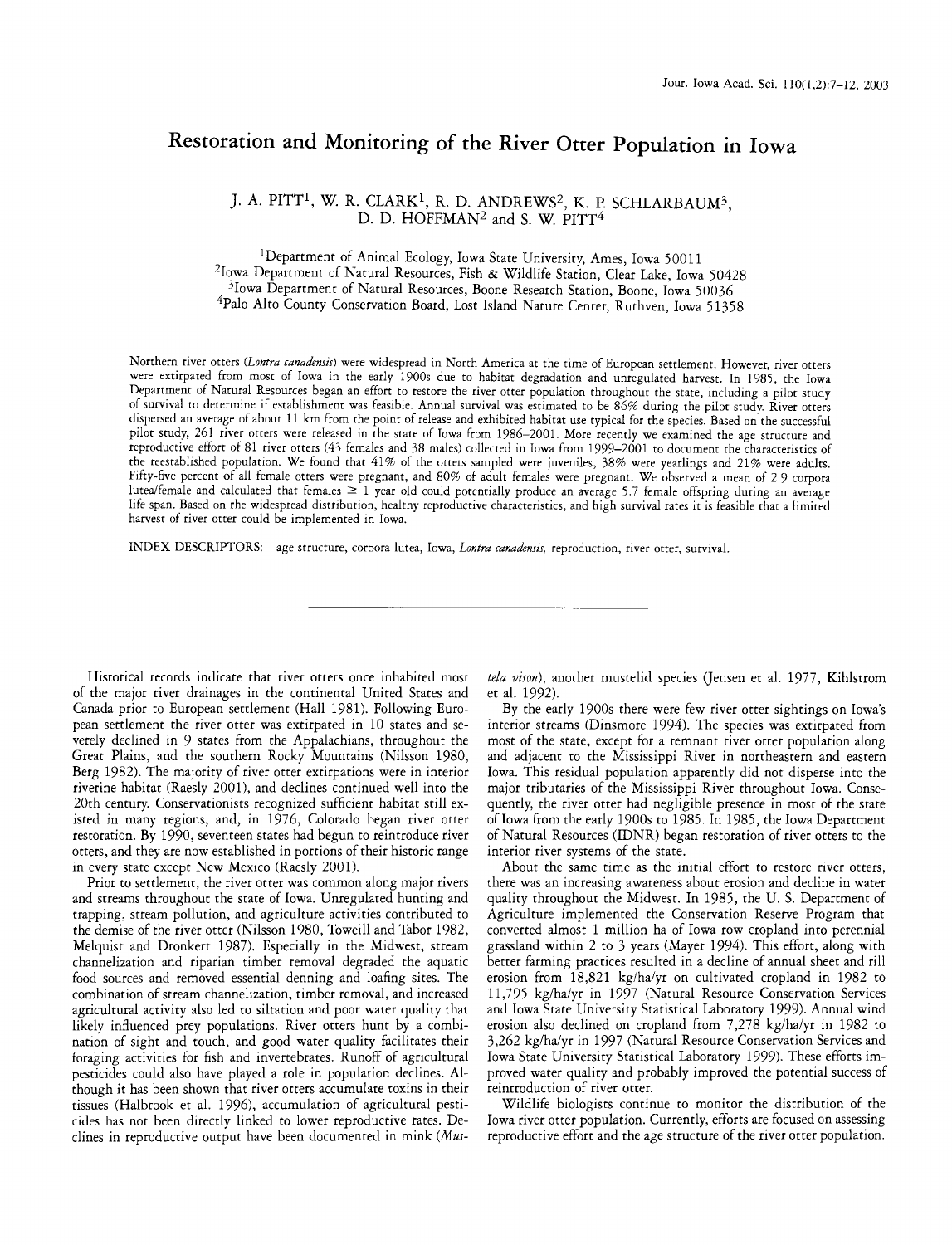In this paper we document the pertinent history of the releases of river otters in Iowa and update the information on distribution of the species in Iowa. We examine pregnancy rates, litter size, and population age structure of the river otters recently collected in Iowa.

#### **METHODS**

#### Historical Information

The IDNR provided historical information pertaining to the initial release of the river otters, including information on how and where the river otters were obtained, the number and years that the river otters were released, and the specific locations of the releases. Additional resources such as statistics on Iowa wildlife populations (Fritzell 2001) and archives of magazines and newspapers were also reviewed for relevant information.

Recent sightings and accidental deaths of river otters were obtained from the IDNR. This information was collected either by 1) IDNR officers and citizens that reported these sightings and river otters that were incidentally trapped or 2) through road-killed river otters that were reported and verified by IDNR officials. These locations were recorded at a county level and provided a minimum estimate of river otter presence across the state.

Survival and dispersal was estimated based on the initial release of sixteen river otters of equal sex ratio made at Red Rock Lake in Marion County in March 1985 (Clark 1987). A radio transmitter with a mortality switch (Advanced Telemetry Systems, Isanti, Minnesota) weighing about 15 g was surgically implanted in each animal that was released. Animals were located every other day, and animals that had dispersed from the general vicinity of Red Rock were located using aircraft. We assessed habitat use from locations that were within a 1-ha triangulation error polygon or from visual sightings. We assessed food habits by examining remains of prey found at feeding and toilet sites near dens and resting locations.

Monthly survival was estimated from location data collected for a period of 390 days post release, using the modified Mayfield method (Heisey and Fuller 1985). We censored (used only days lived) those observations where an animal disappeared from the area before we observed mortality. Daily survival was estimated by the Mayfield formula  $s_d = (x - y)/x$ , where x was the sum of all days lived by all radio-collared river otters, and  $y$  is the sum of all deaths of river otters during the study period. Monthly survival was estimated by  $S_{month} = s_d^{30}$ .

#### Age and Reproduction

We used carcasses that were taken beginning in the fall of 1999 through the early spring of 2001 to determine age composition and reproductive condition of the reestablished otter population. Most were taken via incidental trapping or as a result of road kill between the months of November and February. Eighty-one river otters were collected throughout the state of Iowa and stored in freezers by IDNR personnel. Once the river otters were collected at a central location, the river otters were thawed and weighed to the nearest 0.28 kg (1116-lb).

Reproductive tracts (including ovaries, uterine horn, and the uterus) were taken from female river otters and stored in a 10% formalin solution for approximately four months. Each reproductive tract was taken from solution and dissected. Incisions were made at the bottom of the reproductive tract and the uterus and uterine horns were searched for the presence of embryos. Ovaries were dissected from the surrounding mesentery tissue and then carefully cross-sectioned  $into \leq 1$  mm slices. Corpora lutea were differentiated from corpora albicantia by size and color following Hamilton and Eadie (1964) and Kirkpatrick (1980). Corpora lutea ranged from yellow to gray

and were sometimes partially hollow. Corpora albicantia were solid and lighter in color, ranging from light gray to a creamy white. Corpora lutea were > 2 mm in diameter from November to Decem $ber$  and  $> 3$  mm in February collections. Corpora albicantia were < 2 mm in diameter (Hamilton and Eadie 1964).

To determine age of the collected river otters, the lower jaw was taken from each animal and frozen for later analyses. Jaws were thawed, placed in a warm water bath at 70°C for approximately four hours, and then dental lifters were used to loosen the roots of the lower canines from the jawbone (Dimmick and Pelton 1994).

Teeth were sent to Matson's Laboratory (Milltown, Montana) for aging based on a standardized cementum-aging model specific to river otter canines. Teeth were given a rating of A, B, or C; with "A" indicating that the cementum characteristics of the tooth section very nearly matched those of the standardized cementum-aging model. We used these ratings, along with eight duplicate teeth from our sample sent to Matson's Laboratory, to test the accuracy of the age analysis.

#### RESULTS

#### Historical Data

Restoration of the river otter to the interior regions of Iowa began in 1985 when 16 river otters (eight males and eight females) from Louisiana were released near Swan, Iowa at the upper end of Red Rock Reservoir in Marion County. These river otters were obtained through a three-way trade in which the IDNR provided wild turkeys *(Meleagris gallopavo)* to Kentucky who, in turn, bought river otters from Louisiana for \$400 each. Ultimately, two turkeys from Iowa were traded for each river otter released in Iowa.

Only two of these initial 16 river otters were confirmed mortalities within the first year after release. A trapper snared one river otter, a female, after 241 days. The other dead otter, also a female, died as a result of transmitter torsion after 259 days. We lost the transmitter signals from two additional river otters, a male and a female, on days 208 and 316 respectively. After 390 days of investigation, the daily survival (s<sub>d</sub>) was estimated to be 0.99959 (SE = 0.00029), including the days survived by the two animals that we censored after the date that they were last known alive. On a monthly basis survival rate was estimated at  $0.9878$  (SE = 0.0001). This is equivalent to an annual survival of  $0.9878^{12} = S_{Annual} = 0.863$ . If we assume that the two river otters that we censored lived through the entire period, the monthly survival rate would be 0.9884 (SE =  $0.00007$ ), or 0.869 annual survival. Mean life span (MLS =  $1/-ln[S_{Annual}]}$ ) was calculated to be 6.8 years/individual.

Of the 14 river otters that survived the year after the initial release, all but two remained within or near the 24,000 ha Red Rock wildlife area and reservoir throughout the 390-day study period. The average disrance moved from the release site was 9.7 km for females, and 12.1 km for males. One male was last located on 13 October 1985 (208 days post release) downstream along the Des Moines River at Tracy Iowa, a straight line distance of about 60 km from the point of release. A female was last located on 29 January 1986 (316 days post release) in a gravel pit near the Skunk River at Colfax Iowa, a straight line distance of about 21 km from the point of release. Other river otters remained in close proximity to each other throughout the period suggesting social interaction typical for the species and sufficient to establish normal reproduction. For example, one female remained in close contact with three males until she died of transmitter complications. The monitored river otters used beaver lodges, logjams, and brush piles as their preferred daytime resting-sites. Observations of feeding and toilet sites indicated that river otters were feeding primarily on abundant rough fish such as common carp (Cy-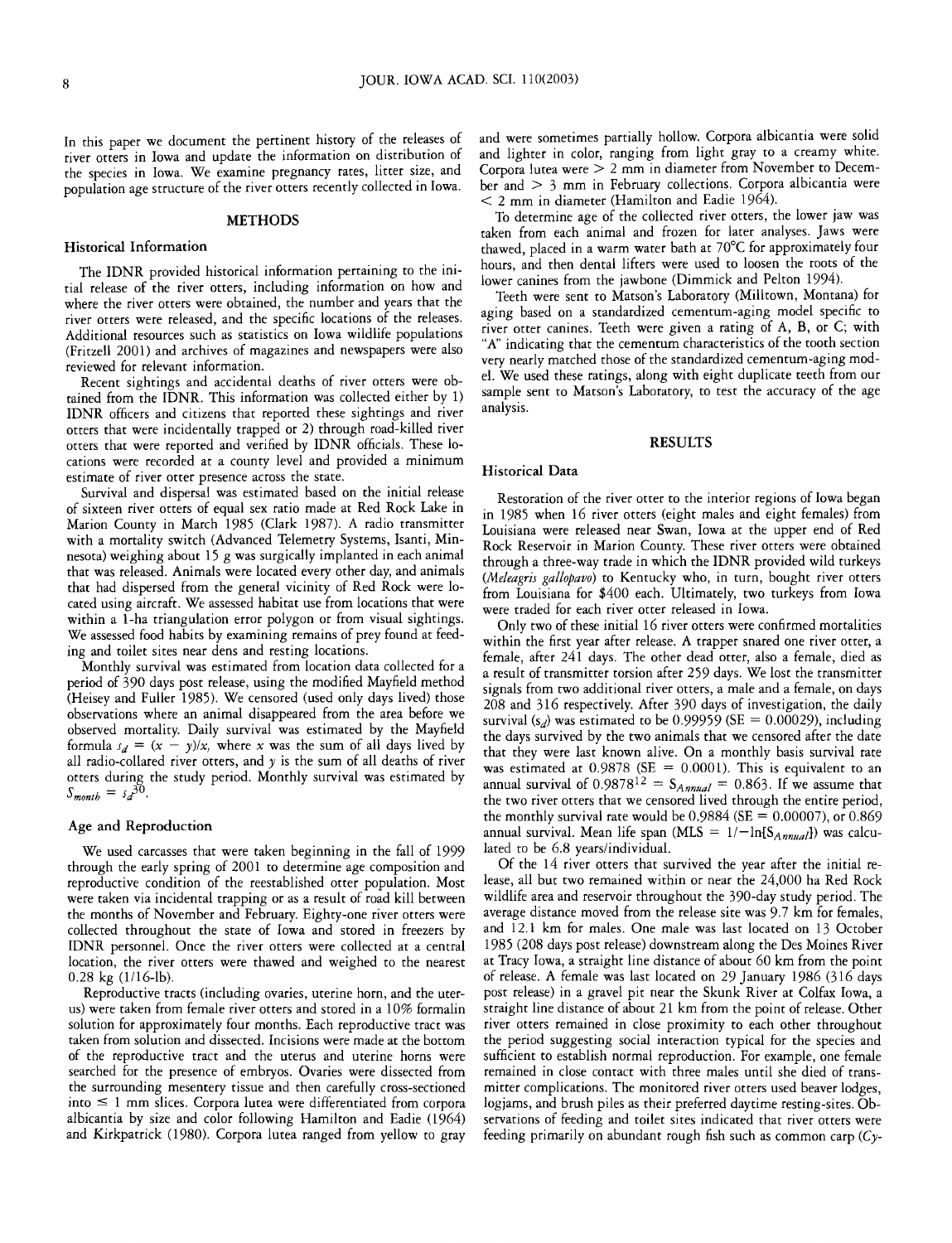

Fig. 1. Sites where river otters were released in Iowa, indicated by the year of release from 1985-1998.

*prinus carpio),* black bullheads *(Ameiurus me/as),* and gizzard shad (Do*rosoma cepedianum).* 

Not only did the initial release demonstrate that river otters could successfully be restored to Iowa, but the program generated much public interest in IDNR conservation programs. Between 1985 and 1990, 222 more river otters were released at 11 sites (Fig. 1). After a hiatus, releases resumed again in 1997 and continue through the present. A total of 261 Louisiana river otters have been released into Iowa's rivers and lakes (Table 1). River otters have been sighted in 94 of Iowa's 99 counties and reproduction has been documented 67 counties (Fig. 2).

### Age and Sex Structure

Matson's Laboratory reported that the histological condition of teeth was excellent. The periodontal membrane was intact which confirmed that no cementum was missing from the periphery of the *root.* Differential staining between dark cementum annuli was excellent. Of the  $73$  teeth analyzed,  $62$  were reported to be in "A" condition (84.9%) and the remaining 11 were in "B" condition (15.1%). No teeth were given a "C" rating. We found only one distinct error of misclassification of the eight duplicate tooth samples that were sent to the lab.

The age structure was derived from 73 of the 81 river otters that were collected. Forty-two were females and thirty-one were males. Seventy-nine percent of the sample of the population was  $\leq 2$  years old (Table 2). Only 15 river otters were adults, which comprised 21 % of the sample. One river otter was 11-years old. There were no river otters in our sample that were between the ages of 8 and 10. Eight river otters (one female and seven males) were excluded from our age analysis due ro problems with tooth collection and preparation.

#### Reproduction

Seventeen (55%) of the thirty-one adult and yearling females were pregnant (Table 3). Eight of ten adults (80%) and seven of seventeen yearlings (41%) were pregnant. The average number of corpora lutea was 2.9 ( $SE = 0.2904$ ) among females of all ages. Adults averaged  $3.3$  (SE = 0.378) corpora lutea per female and yearlings averaged 2.3 ( $SE = 0.3595$ ). The number of corpora lutea ranged from  $1-5$ per female. Three of the forty-three females were excluded from agespecific analyses because their age was undetermined. One female was excluded from the reproductive analysis due to a storage problem with the ovary tract. Average number female young produced per adult female per year (number of corpora lutea/2), weighted by the sample size in the reproductive age classes, was  $0.833$ /female  $\geq 1$ year old. The average potential number of female offspring that a female river otter would produce was calculated by multiplying female young produced per year by mean life span. We estimated that a female river otter in Iowa could produce 5.7 female offspring over the entire life span (0.833  $\times$  6.8).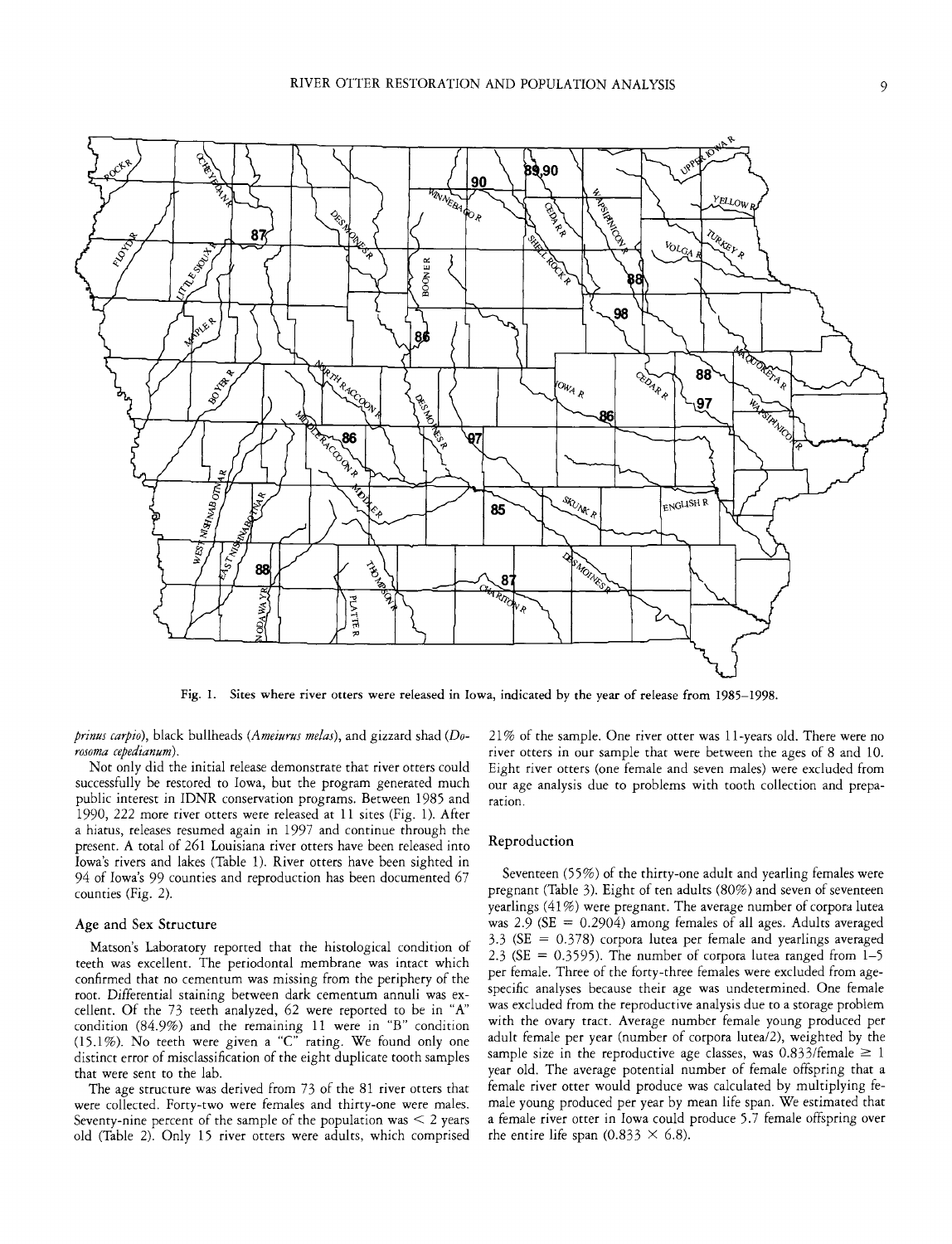| Year | Males         | <b>Females</b> | County      | Nearest Town   | River/Area         |
|------|---------------|----------------|-------------|----------------|--------------------|
| 1985 | 8             | 8              | Marion      | Runnells       | Red Rock Reservoir |
| 1986 | 10            | 10             | Tama        | Chelsea        | Otter Creek WMA    |
| 1986 | 10            | 10             | Hamilton    | Stratford      | Boone River        |
| 1986 | 10            | 10             | Guthrie     | Guthrie Center | Springbrook Park   |
| 1987 | 10            | 10             | Clay        | Peterson       | Little Sioux River |
| 1987 | 10            | 10             | Lucas       | Russell        | Rathbun Reservoir  |
| 1988 | 10            | 10             | Bremer      | Tripoli        | Sweet Marsh WMA    |
| 1988 | 10            | 10             | Linn        | Waubeek        | Wapsipincon River  |
| 1988 | 10            | 10             | Montgomery  | Morton Mills   | Nodaway            |
| 1989 |               | 3              | Mitchell    | Otranto        | Cedar River        |
| 1990 |               | 8              | Mitchell    | Otranto        | Cedar River        |
| 1990 | 13            | 10             | Cerro Gordo | Mason City     | Winnebago River    |
| 1997 | 9             | 8              | Linn        | Cedar Rapids   | Indian Creek       |
| 1997 | 6             | O              | Polk        | Chichaqua      | Skunk River        |
| 1998 |               |                | Black Hawk  | Cedar Falls    | Cedar River        |
| 1999 |               | sex unknown    | Story       | Ames           | Skunk River        |
| 1999 |               | 3 sex unknown  | Sac         | Reiff Park     | Boyer River        |
| 2000 |               | 5 sex unknown  | Sac         | Reiff Park     | Boyer River        |
| 2000 |               | 5 sex unknown  | Audubon     | Audubon        | Nishnabotna River  |
| 2000 | 3 sex unknown |                | Monroe      | Miami Lake     | Miami Lake         |
| 2000 | 2 sex unknown |                | Wapello     | Cedar Creek    | Cedar Creek        |
| 2001 |               | 5 sex unknown  | Audubon     | Audubon        | Nishnabotna River  |
| 2001 |               | 11 sex unknown | Hardin      | Steamboat Rock | Iowa River         |

Table 1. Sites where river otters were released in Iowa, 1985-1999.



Fig. 2. Presence of adult or adult and young river otters in Iowa through the year 2001, based on sightings, incidental trapping, and confirmed evidence.

### DISCUSSION

#### Historical Information

Otters have dispersed widely since the series of releases, and their documented distribution now encompasses all but five counties in Iowa. The initial release demonstrated that river otters could successfully be restored and also generated public interest in IDNR conservation programs. High survival and successful reproduction of river otters in Iowa has been documented. Based on the documented distribution and population characteristics, on 13 February 2002 river otters were removed from Iowa's list of threatened and endangered species. The IDNR plans to continue to capture and move Iowa river

Table 2. Age distribution and fraction of a sample of 73 river otters collected in Iowa, 2000-2001.

| Age     | n  | Fraction of Sample |
|---------|----|--------------------|
| 0-1     | 30 | 0.4109             |
| $1 - 2$ | 28 | 0.3835             |
| $2 - 3$ |    | 0.0411             |
| $3 - 4$ |    | 0.0411             |
| $4 - 5$ | 2  | 0.0274             |
| $5 - 6$ |    | 0.0274             |
| $6 - 7$ |    | 0.0411             |
| $7 - 8$ |    | 0.0137             |
| > 8     |    | 0.0137             |

otters from watersheds where they are abundant to areas where they are less abundant or absent.

#### Age Structure

Although the age composition that we estimated is based on a small sample that was collected through incidental trappings, the age structure of the Iowa population is similar to that of surrounding states in the Midwest. A sample of 760 river otters in Missouri was comprised of 39% juveniles, 23% yearlings, and 38% adults (D. Hamilton, pers. comm.). *].* Erb (pers. comm.) reported an average of 48% juveniles (range 42-55%), 23% yearlings (range 15-31%) and 29% adults (range 23-34%) from river otters harvested between 1980-87 in Minnesota.

We would expect a relatively young age distribution given that the Iowa population currently is expanding into uncolonized habitat. However, young river otters could be over represented in our sample because they are more vulnerable to trapping. But our sample also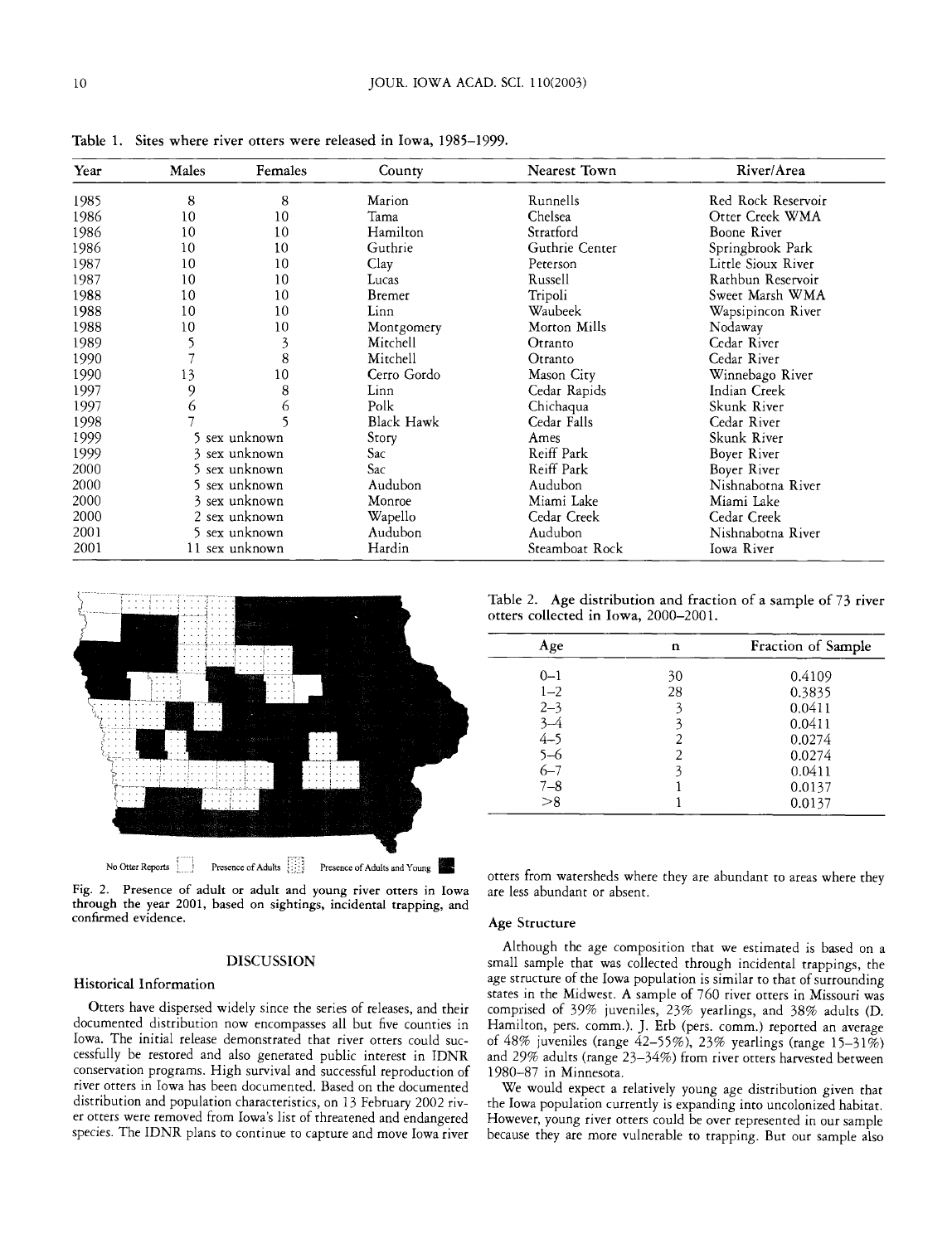Table 3. Number of females (n), number of pregnant females, average number of corpora lutea, and average number of young produced per female per age class of river otters in Iowa, 2000- 2001.

| Age          | n   | Pregnant<br><b>Females</b> | Average<br>Corpora<br>Lutea | Average<br>Number of<br>Number of Number of Young Produced<br>per Female<br>per Age Class |
|--------------|-----|----------------------------|-----------------------------|-------------------------------------------------------------------------------------------|
| $1 - 2$      |     |                            | 2.3                         | 1.0                                                                                       |
| $2 - 3$      |     |                            | 3.5                         | 3.5                                                                                       |
| $3 - 4$      |     |                            | 3.0                         | 3.0                                                                                       |
| $4 - 5$      |     |                            | 5.0                         | 2.5                                                                                       |
| >5           |     |                            | 3.3                         | 2.6                                                                                       |
| Sample Total | 31a |                            | 2.9                         | l.6                                                                                       |

<sup>a</sup>Includes 4 individuals of unknown age

included several older individuals, including an 11-year-old, indicating that longevity is possible in Iowa habitat, despite potential for accidental deaths and incidental trapping. Long-lived adult river otters are reliable annual producers of young that are important to expansion of Iowa's river otter population.

#### Reproduction

The pregnancy rate and average litter size observed in Iowa are average or above average compared to river otter populations elsewhere. In a population in Oregon it appeared adult females bred every year following maturity (Tabor and Wight 1977). In Maryland, however, only  $25\%$  of females with regressing corpora lutea were found to also exhibit active corpora lutea (Mowbray et al. 1979). Lauhachinda (1978) reported that alternate year breeding occurred and suggested in Alabama and Georgia a 50% pregnancy rate of adult females. Part of variation in reported river otter pregnancy rates is likely due to the timing of collections relative to the delayed implantation life history characteristic of river otters. In a study conducted in Maine, Docktor et al. (1987) indicated that pregnancy rate increased significantly with age, from 33% for age 1 females to  $>$  90% for females  $>$  4 years old. Litter size, based on corpora lutea, also increased with age. Based on data in Docktor et al. (1987), we calculated that annual average production of female offspring, weighted by the sample size in the reproductive age classes, was  $0.746$ /female  $\geq 1$  year old, a value that is very similar to our estimate of 0.833/female.

Reproductive data from Minnesota and Missouri might be most comparable to that of Iowa, considering similar habitat and climate patterns in those neighboring states. *].* Erb (pers. comm.) recently reported a mean pregnancy rate of 34% of yearling river otters (range 23-57%) over a 4-year period in the early 1980's. Pregnancy rate of river otters 2 years or older was 83% (range 77-89%). Berg (1984) previously reported 20% of two-year-olds and 61% of 3-year and older were pregnant, but these data may have been based on preliminary samples. Erb also reported that the average litter size of yearlings was 1.9 young (based on corpora lutea) (range  $1.7-2.4$ ) and 2.3 young per adult female (range 2.2-2.3). Data from Missouri, indicated that 70% of adult females were pregnant, and 35% of yearlings were pregnant, and litter size averaged 3.5 (D. Hamilton, pers. comm.).

The essence of a species restoration program is to reestablish a self-sustaining population in native habitat, a goal that has been accomplished for river otters in Iowa. In the case of a species that

was formally harvested, the ultimate indication of success may be a harvestable population. Data in this paper could form the basis for a report to the Scientific Authority of the United States Fish and Wildlife Service before the IDNR would establish regulations. Based on the current population growth and expansion, the river otter population in Iowa should be able to sustain limited harvest. Harvest data provides a mechanism for monitoring the river otter population in relation to changes in the Iowa landscape.

#### ACKNOWLEDGMENTS

Numerous Iowa Department of Natural Resources personnel have been involved in reporting observations of river otters and in conducting public programs that stimulated interest in river otter conservation. D. Reeves and L. Jackson of the IDNR also were involved in early phases of the project to reintroduce river otter to Iowa. We thank R. Hutton for the use of his facilities to skin the river otters and P. Fritzell, IDNR, for his assistance in preparing the figures. The IDNR provided financial assistance covering tooth sectioning and the Iowa State University Agricultural Experiment Station provided support for J.A. Pitt.]. Erb, Minnesota Department of Natural Resources, Madelia, and D. Hamilton, Missouri Department of Conservation, Columbia, freely provided access to unpublished data. We thank *].* Erb and L. Pitt for editorial comments on the manuscript.

#### LITERATURE CITED

- BERG, W. E. 1982. Reintroduction of fisher, pine marten, and river otter. Pages 159-173. *In* Midwest furbearer management. Proceedings 43td Midwest Fish and Wildlife Conference Symposium, G. C. Sanderson (ed.). The North Central Section of The Wildlife Society, Wichita, Kansas.
- BERG, W. E. 1984. Otter status report, 1983-1984. Minnesota Department of Natural Resources, Grand Rapids. pp. 1-4.
- CLARK, W. R. 1987. River otter investigations in Iowa-post-release monitoring. Report to Iowa Department of Natural Resources, Department of Animal Ecology, Iowa State University, Ames.
- DIMMICK, R. W., and M. R. PELTON. 1994. Criteria of sex and age. Pages 169-214. In Research and management techniques for wildlife and habitats. Fifth Edition. T. A. Bookhout (ed.). The Wildlife Society, Bethesda, Maryland.
- DINSMORE,].]. 1994. A country so full of game-the story of Iowa wildlife. University of Iowa Press, Iowa City.
- DOCKTOR, C. M., R. T. BOWYER, and A.G. CLARK. 1987. Number of corpora lutea as related to age and distribution of River Otter in Maine. Journal of Mammalogy 68:182-185.
- FRITZELL, P. (ed.). 2001. Trends in Iowa wildlife populations and harvest, 2000. Iowa Department of Natural Resources, Des Moines.
- HALBROOK, R. S., A. WOOLF, G. F. HUBERT, JR., S. ROSS, and W. E. BRASELTON. 1996. Contamination levels in Illinois mink and otter. Ecotoxicology 5:103-114.
- HALL, E. R. 1981. The mammals of North America. Second Edition. John Wiley & Sons, New York, New York.
- HAMILTON, W., and W. R. EADIE. 1964. Reproduction in the otter, *Lutra canadensis.* Journal of Mammalogy 45:242-252.
- HEISEY, D. M., and T. K. FULLER. 1985. Evaluation of survival and causespecific mortality rates using telemetry data. Journal of Wildlife Management 49:668-674.
- JENSEN, S., *].* E. KIHLSTROM, M. OLSSON, C. LUNDBERG, and *].*  ORBERG. 1977. Effects of PCB and DDT on mink *(Mustela vison)* during the reproductive season. Ambio 6:239.
- KIHLSTROM,]. E., M. OLSSON, S. JENSEN, A. JOHANSSON,]. AHL-BOM, and A. BERGMAN. 1992. Effects of PCB and different fractions of PCB on the reproduction of the mink *(Mustela vison).* Ambio 21 :563- 569.
- KIRKPATRICK, R. 1980. Physical indices in wildlife management. Pages 99-112. *In* Wildlife Management Techniques Manual. Fourth Edition. S. D. Schemnitz (ed.). The Wildlife Society, Bethesda, Maryland.
- LAUHACHINDA, V. 1978. Life history of the river otter in Alabama with